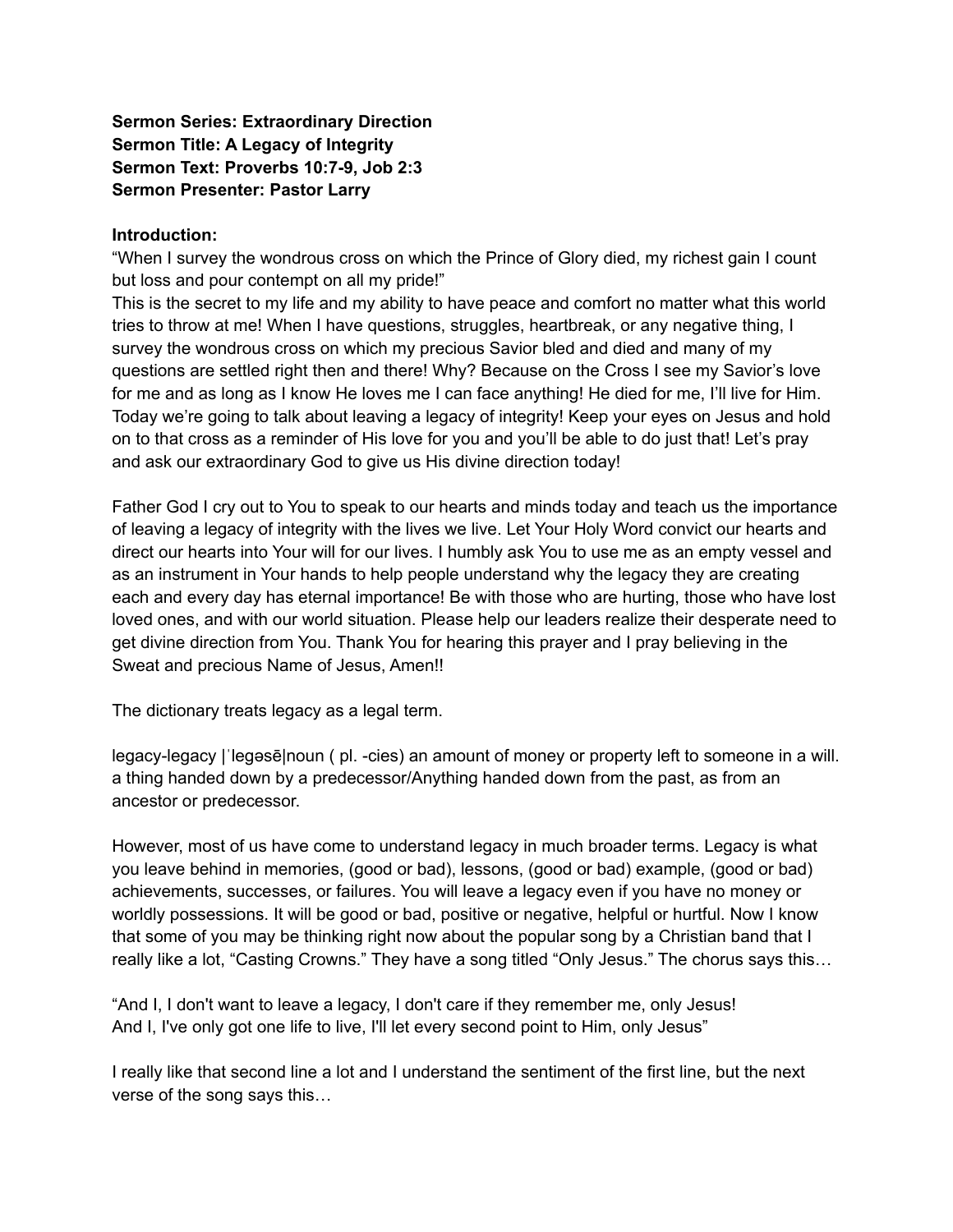"All the kingdoms built, all the trophies won, will crumble into dust when it's said and done 'Cause all that really mattered, Did I live the truth to the ones I love? Was my life the proof that there is only One, Whose name will last forever?"

Folks that describes a legacy! "Did I live the truth to the ones I love? Was my life the proof that there is only One, Whose name will last forever?" So your legacy does matter: what you leave behind, what you hand down, what you leave as an example to the people who know you. Desiring to leave a good legacy doesn't have to be and shouldn't be about your glory or leaving a great name for yourself, but leaving a legacy that points people to Jesus. Is there a way to ensure that your legacy will point people to Jesus? I believe the answer to that comes to us in the definition of another word. Integrity! There are several definitions, but the first one listed by Oxford Dictionary is this…

integrity |inˈtegritē|

noun

1 the quality of being honest and having strong moral principles; moral uprightness: he is known to be a man of integrity.

That is a powerful meaning. There is another use of the word as it pertains to electronic data…

• internal consistency or lack of corruption in electronic data

When it comes to spirituality we could put it like this...

Integrity - Internal consistency or lack of corruption in ones walk with God!

Today's message has two parts, a Biblical description of contrasting legacies and a Biblical example of a legacy of integrity.

## **A Biblical Description of Contrasting Legacies Proverbs 10:7-9**

Prov 10:7 The memory of the righteous will be a blessing, but the name of the wicked will rot. Prov 10:8 The wise in heart accept commands, but a chattering fool comes to ruin. Prov 10:9 The man of integrity walks securely, but he who takes crooked paths will be found out.

#### **The contrasting legacy of the righteous vs. wicked**

Prov 10:7 The memory of the righteous will be a blessing, but the name of the wicked will rot.

One is remembered fondly, one is not! There are numerous names in history that are not remembered in a good way and you wouldn't want to name your children after them. There are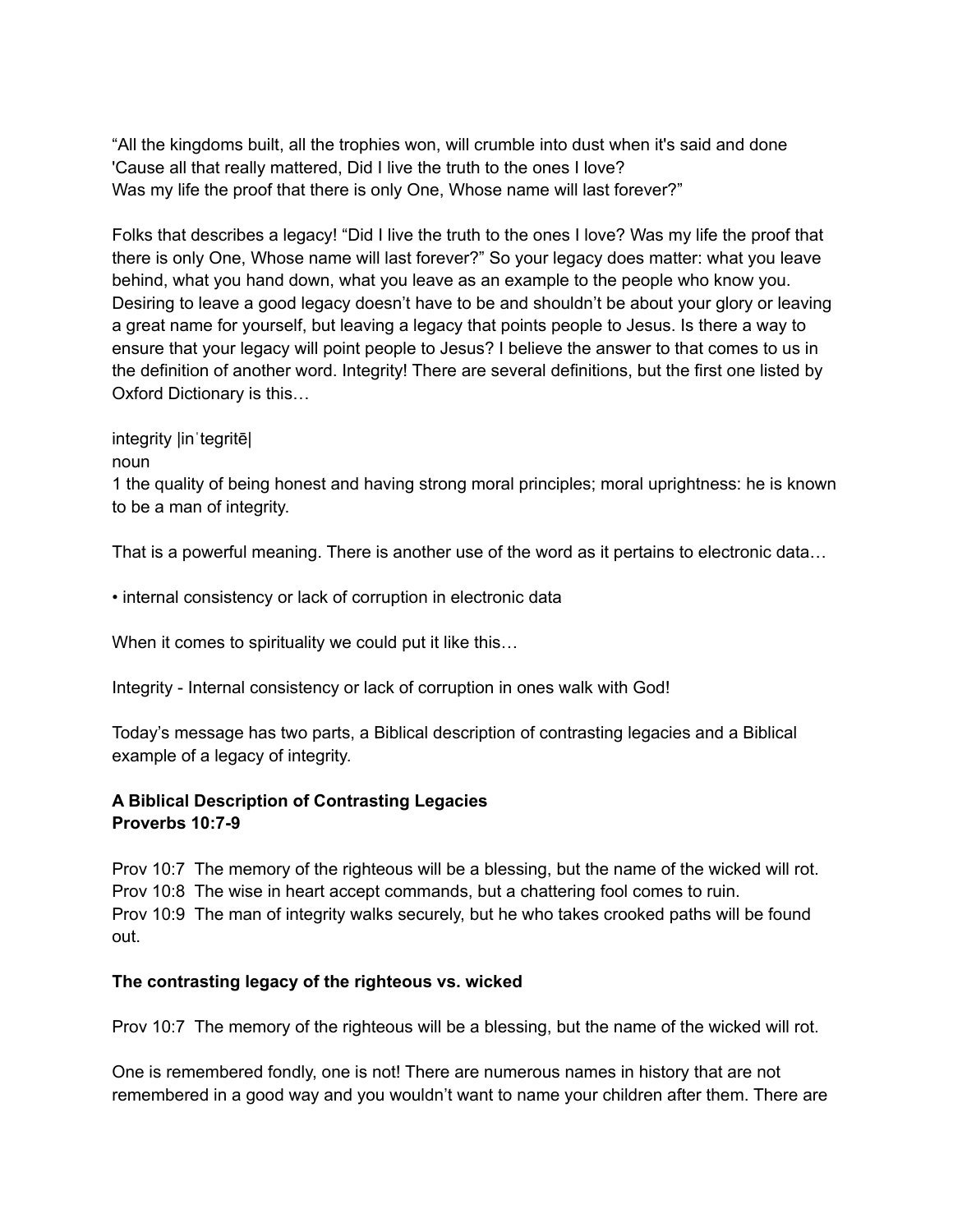others who are remembered in a positive light. And here's something to think about: People may remember your success and even how materially wealthy you were, but that doesn't mean they will remember you fondly! If you want people to remember you in a good way, the writer of Proverbs gives us the secret...

Prov 3:3 Let love and faithfulness never leave you; bind them around your neck, write them on the tablet of your heart.

Prov 3:4 Then you will win favor and a good name in the sight of God and man.

Let Love and faithfulness never leave you! Only those who are motivated by a standard of morals and honesty are going to live a life of love and faithfulness. In a word: Integrity! Those who live a life of integrity will leave a memory that blesses others. People will remember the lessons taught and the love given. Solomon wrote that…

Prov 10:7 The memory of the righteous will be a blessing,

He goes on to say...

Prov 22:1 A good name is more desirable than great riches; to be esteemed is better than silver or gold.

In stark contrast, those who have no moral standards have no desire to be faithful in love. Without moral uprightness a person is bound to become driven by their own selfish desires. A person who is motivated by self will live a life that people would soon forget. Solomon said…

Prov 11:7 When a wicked man dies, his hope perishes; all he expected from his power comes to nothing.

Prov 24:19 Do not fret because of evil men or be envious of the wicked,

Prov 24:20 for the evil man has no future hope, and the lamp of the wicked will be snuffed out.

So the question is: Will your legacy be one of integrity, "the quality of being honest and having strong moral principles; moral uprightness?" Will you have lived your life with "love and faithfulness" based on your commitment to truthfulness, and strong moral principle? And there is also…

## **The Contrasting Legacy of the wise vs. the foolish**

Prov 10:8 The wise in heart accept commands, but a chattering fool comes to ruin.

Why would the wisdom writer choose to contrast one who accepts God's commands and a chattering fool? What's the connection? A wise man acknowledges the precepts and principles of God. He is humbled by the fact that his or her own understanding is quite limited compared to God's wisdom. A chattering fool thinks he or she has all the answers. They think they know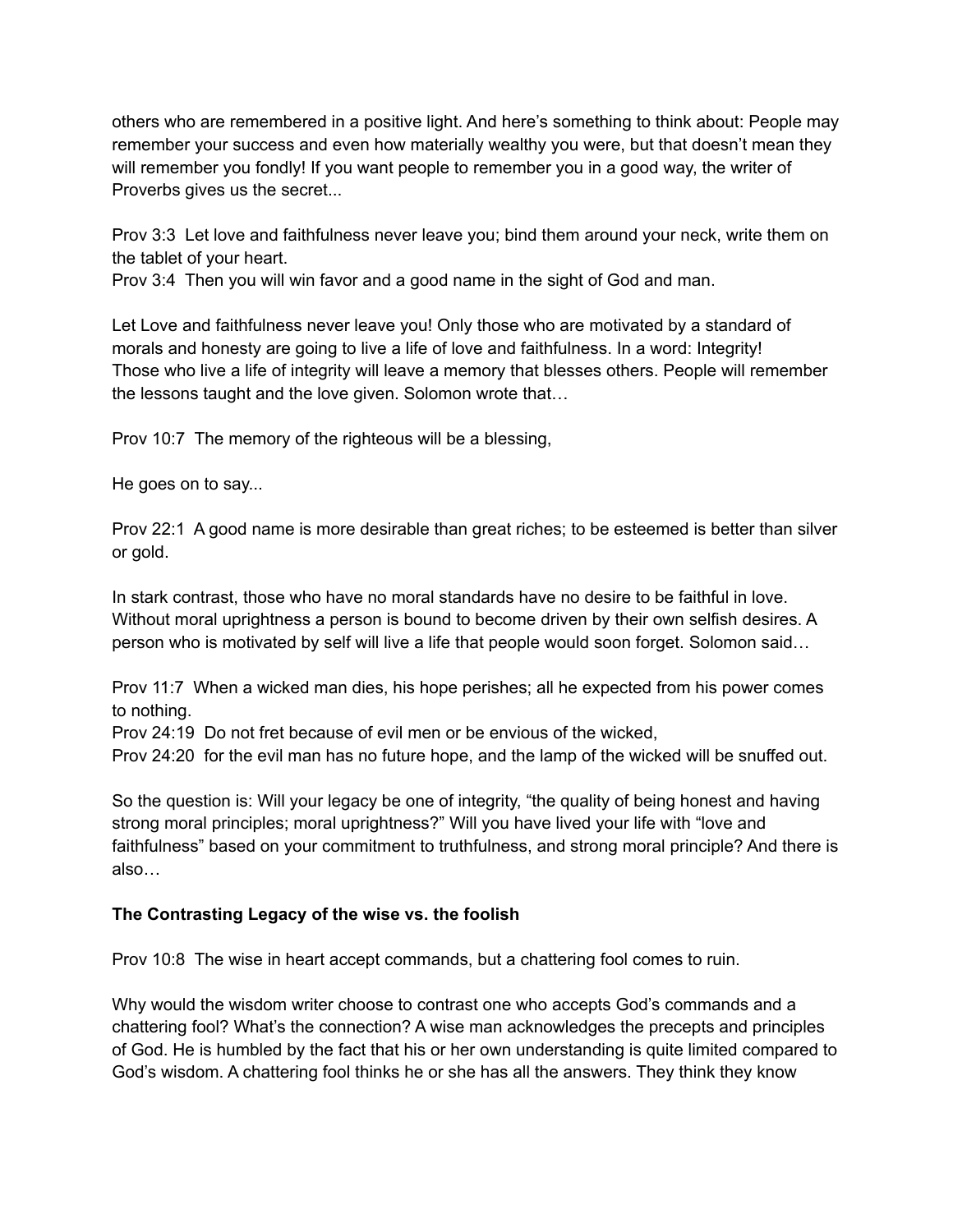everything. They don't think they need God. They don't need anyone telling them what to do. We talked about that some last week. Solomon says this…

Prov 18:2 A fool finds no pleasure in understanding but delights in airing his own opinions.

The wise man is many times silent. Maybe he or she remembers the old saying... "Better to be silent and thought a fool, rather than open one's mouth and remove all doubt!" Now this doesn't mean there's never a time to speak up! There's a big difference between a chattering fool who simply likes hearing themselves talk and a person who stands up and speaks the truth! There are times to speak up and not be silent, times when to be silent is to be complacent or complicit with the evil that is going on around you! It's one thing to speak out of arrogance but quite another to speak the wisdom of God into a situation! Don't be silent when God wants you to speak up. Just remember to combine these three things, God's conviction, genuine love and great humility! A man or woman of integrity has come to understand the awesome power and wisdom of following God's principles and seeking to live in His righteousness! The Psalmist says…

Psa 19:7 The law of the LORD is perfect, reviving the soul. The statutes of the LORD are trustworthy, making wise the simple.

Psa 19:8 The precepts of the LORD are right, giving joy to the heart. The commands of the LORD are radiant, giving light to the eyes.

Psa 19:9 The fear of the LORD is pure, enduring forever. The ordinances of the LORD are sure and altogether righteous.

Psa 19:10 They are more precious than gold, than much pure gold; they are sweeter than honey, than honey from the comb.

Psa 19:11 By them is your servant warned; in keeping them there is great reward.

What will be your legacy? A chattering fool who thought themselves to be wise or a person who humbly depended on the wisdom of God, His law, His statutes, His precepts, His commands, and His ordinances!

## **The contrasting legacy of one who walks securely vs. one who takes crooked paths**

Prov 10:9 The man of integrity walks securely, but he who takes crooked paths will be found out.

What does it mean that the person of integrity walks securely? I believe it means that this person has nothing to hide. He has been a person of integrity. He does not have to walk around worrying that something might be uncovered. The Psalmist states this…

Psa 7:8 let the LORD judge the peoples. Judge me, O LORD, according to my righteousness, according to my integrity, O Most High.

Psa 7:9 O righteous God, who searches minds and hearts, bring to an end the violence of the wicked and make the righteous secure.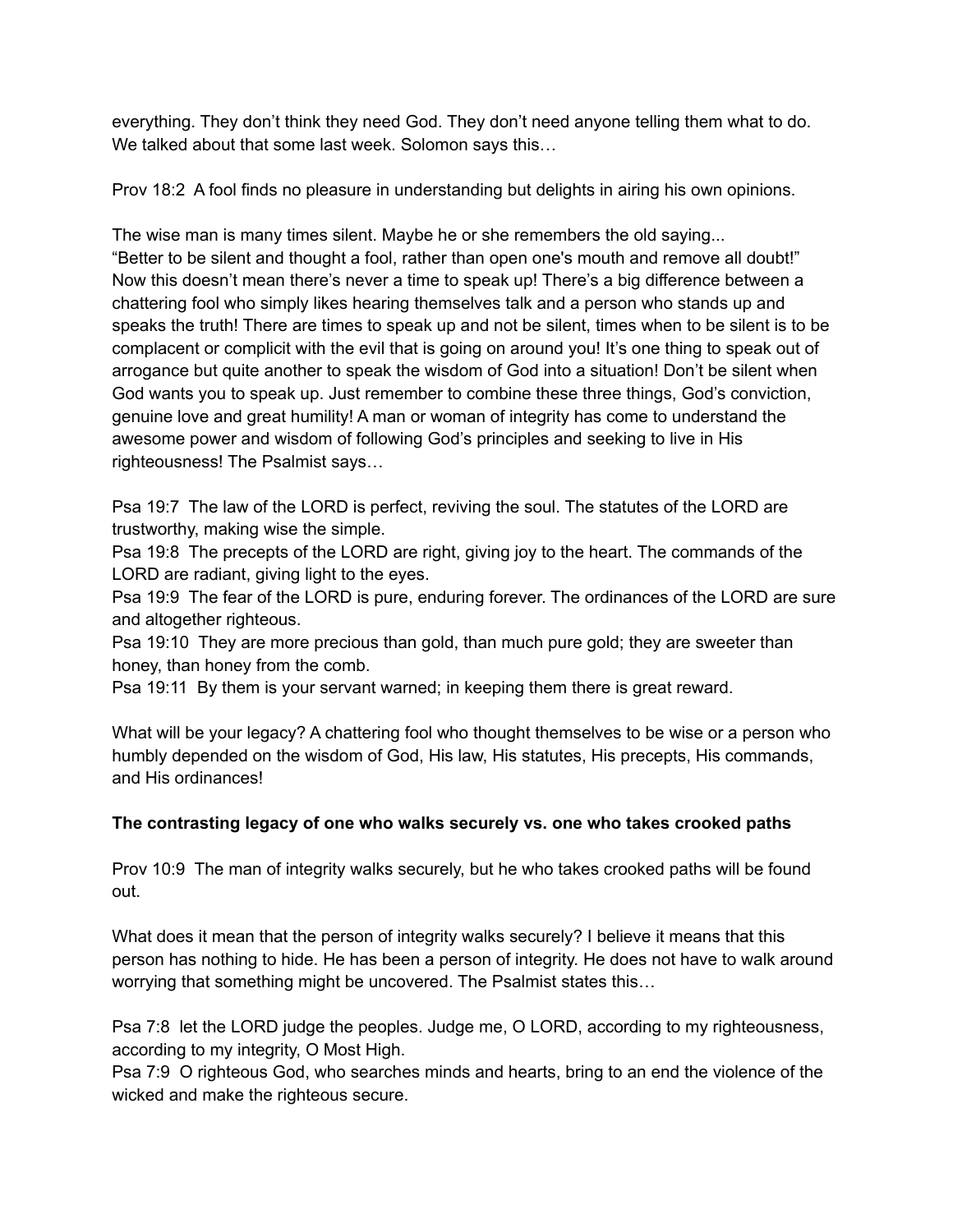Psa 7:10 My shield is God Most High, who saves the upright in heart.

So a person who walks with integrity walks securely but our writer states that the one who takes crooked paths will be found out. When a person is not a person of integrity, this will be discovered eventually. A person who is not led by Godly principles will, by his or her very nature, make mistakes that will lead others to discover their deception. Moses spoke to two of the tribes of Israel who made some serious promises to Moses and to God. Moses let them know that God was going to hold them accountable to keep their promises with integrity and told them if they did not…

Num 32:23 ... and you may be sure that your sin will find you out.

Solomon puts it this way…

Prov 11:5 The righteousness of the blameless makes a straight way for them, but the wicked are brought down by their own wickedness.

Prov 11:6 The righteousness of the upright delivers them, but the unfaithful are trapped by evil desires.

In other words, a person who does not walk in integrity will be ruled by their own greed and selfishness. Remember, last week I told you when we allow self to become a god, it's a terrible thing. Self is not a good god! Self will take you down paths that lead to self-destruction. On the other hand, a person who walks in integrity, humbly understands their need for God. They learn to depend on God's leadership in their lives, in the good times and the bad times! It makes a temporal and eternal difference and we're about to see…

# **A Biblical Example of a Legacy of Integrity Job 2:3**

Our second Scripture text gives us an amazing example of a legacy of integrity!

Job 2:3 Then the LORD said to Satan, "Have you considered my servant Job? There is no one on earth like him; he is blameless and upright, a man who fears God and shuns evil. And he still maintains his integrity, though you incited me against him to ruin him without any reason."

So you're going to need a little background. Here's how the story began.

Job 1:1 In the land of Uz there lived a man whose name was Job. This man was blameless and upright; he feared God and shunned evil.

Job 1:2 He had seven sons and three daughters,

Job 1:3 and he owned seven thousand sheep, three thousand camels, five hundred yoke of oxen and five hundred donkeys, and had a large number of servants. He was the greatest man among all the people of the East.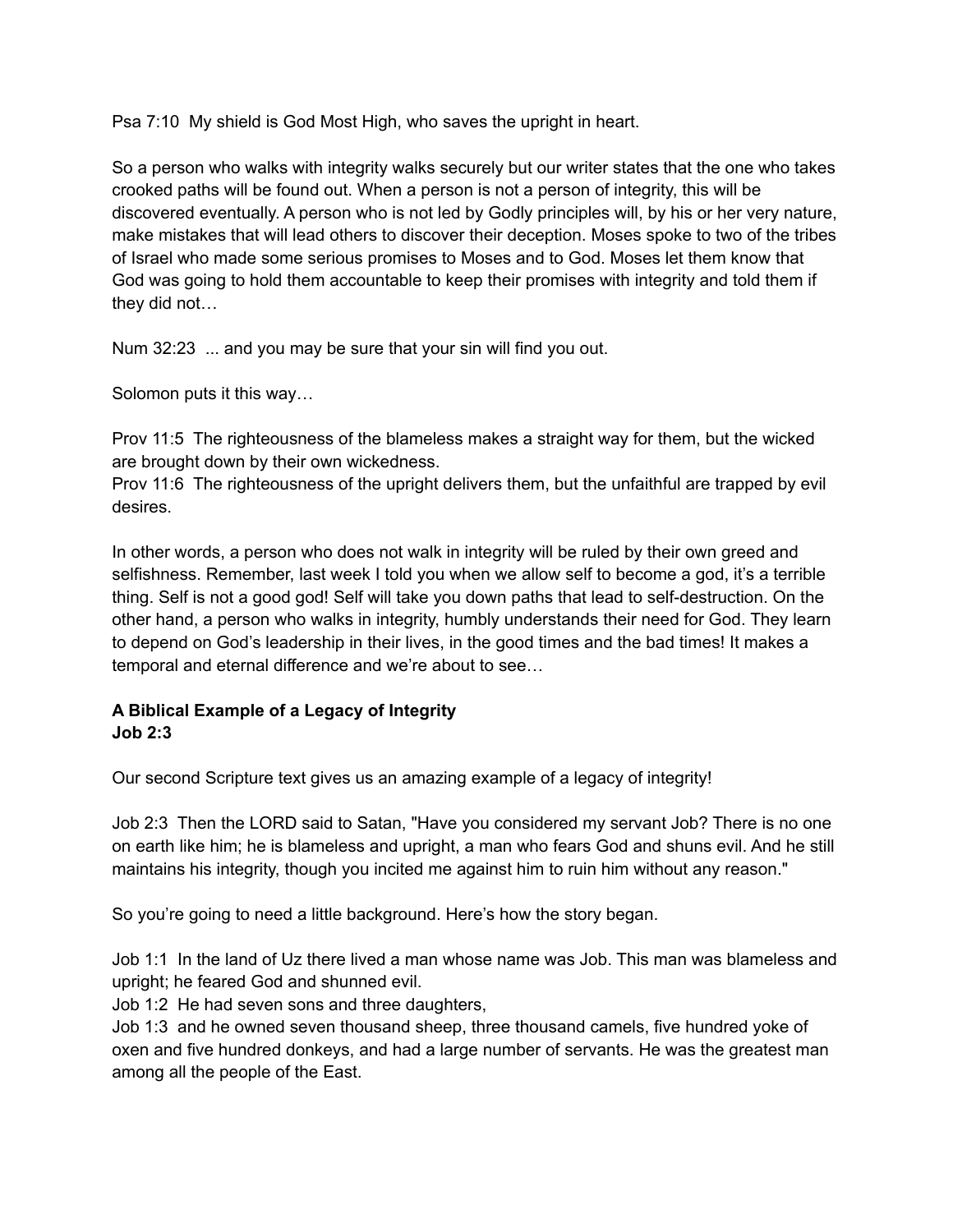Job 1:6 One day the angels came to present themselves before the LORD, and Satan also came with them.

Job 1:7 The LORD said to Satan, "Where have you come from?" Satan answered the LORD, "From roaming through the earth and going back and forth in it."

Job 1:8 Then the LORD said to Satan, "Have you considered my servant Job? There is no one on earth like him; he is blameless and upright, a man who fears God and shuns evil."

Job 1:9 "Does Job fear God for nothing?" Satan replied.

Job 1:10 "Have you not put a hedge around him and his household and everything he has? You have blessed the work of his hands, so that his flocks and herds are spread throughout the land. Job 1:11 But stretch out your hand and strike everything he has, and he will surely curse you to your face."

Job 1:12 The LORD said to Satan, "Very well, then, everything he has is in your hands, but on the man himself do not lay a finger." Then Satan went out from the presence of the LORD.

Now let me just recap for you what happened next. Invaders attacked Job's workers and stole all of his cattle and donkeys. Only one worker survived to bring Job the news. A lightning storm killed all his sheep and all but one of his shepherds, who brought Job the news. Three other raiding parties took all his camels and killed all but one of his servants.Then a ferocious wind storm collapsed the house where his kids were having a party and all of them were killed. Only one servant survived to tell the story. And what was Job's response?

Job 1:20 At this, Job got up and tore his robe and shaved his head. Then he fell to the ground in worship

Job 1:21 and said: "Naked I came from my mother's womb, and naked I will depart. The LORD gave and the LORD has taken away; may the name of the LORD be praised." Job 1:22 In all this, Job did not sin by charging God with wrongdoing.

Absolutely amazing! It's hard for me to imagine the devastation and how Job could even breathe after such a string of tragedies! But Job does not turn his back on God as Satan had suggested he would. He fell to the ground in worship! Satan was not happy about this. This is where our text comes in…

Job 2:3 Then the LORD said to Satan, "Have you considered my servant Job? There is no one on earth like him; he is blameless and upright, a man who fears God and shuns evil. And he still maintains his integrity, though you incited me against him to ruin him without any reason."

Job 2:4 "Skin for skin!" Satan replied. "A man will give all he has for his own life.

Job 2:5 But stretch out your hand and strike his flesh and bones, and he will surely curse you to your face."

Job 2:6 The LORD said to Satan, "Very well, then, he is in your hands; but you must spare his life."

Job 2:7 So Satan went out from the presence of the LORD and afflicted Job with painful sores from the soles of his feet to the top of his head.

Job 2:8 Then Job took a piece of broken pottery and scraped himself with it as he sat among the ashes.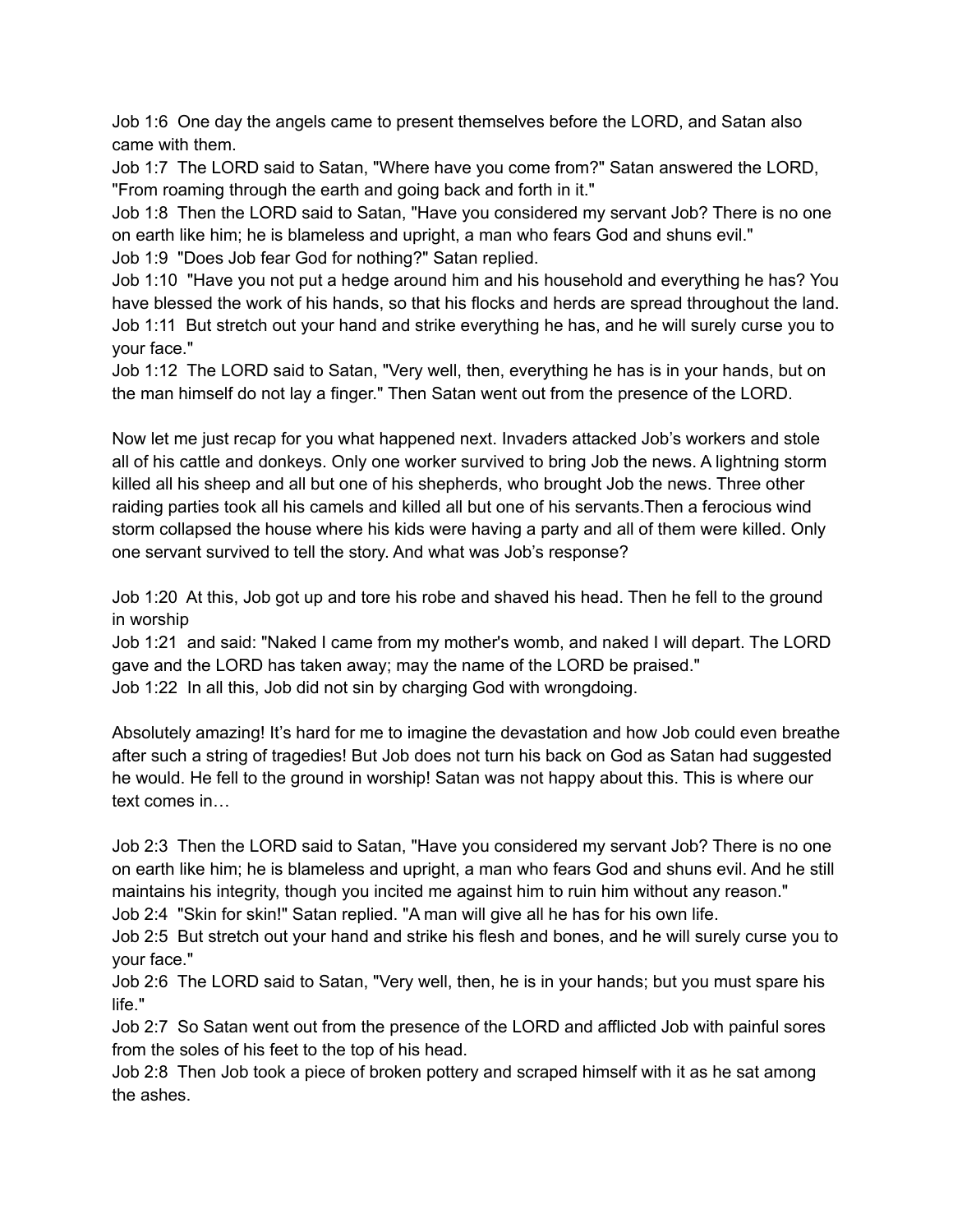If all of the other tragedies Job had faced were not enough, Job gets a horrible disease and suffers personal and devastating pain! And then to add insult to injury, this happens…

Job 2:9 His wife said to him, "Are you still holding on to your integrity? Curse God and die!" Job 2:10 He replied, "You are talking like a foolish woman. Shall we accept good from God, and not trouble?" In all this, Job did not sin in what he said.

I can't imagine the heartbreak Job was feeling. He's not only lost his material wealth, his children, his health, and now his wife.

Someone might be tempted to say right here "God won't put more on you than you can bear!" I know I'm gonna put some of you in an awkward situation right now because you may have used that to try to encourage someone! If someone had told Job that he might have said, "This went beyond what I could handle a long time ago." Let me explain where this sentiment comes from. It is a misappropriate use of 1 Corinthians 10:13 which says…

1 Corinthians 10:13 No temptation has overtaken you except what is common to mankind. And God is faithful; he will not let you be tempted beyond what you can bear. But when you are tempted, he will also provide a way out so that you can endure it.

God will not let you be tempted beyond what you can bear, but notice, He is also the One who will provide a way out so that you can endure it! You will routinely face more than you can handle and if you try to handle things without God's help you're going to be in trouble! Paul said…

Philippians 4:13 I can do all this through him who gives me strength.

Without Him we're in trouble! Job has some well meaning friends who try to help him with some comfort and end up misinterpreting some scripture themselves. It's not long before they decide they're going to explain to Job why he's going through this terrible trial. And as I read the book of Job, I was appalled at the arrogance of Job's three friends. Eliphaz tells Job it's his sin that has caused all the problems and God was punishing him. Bildad said it must be something your children did and he's punishing you for that. Zophar wants Job to meet with God and believes Job will then see the error of his ways. Bildad starts quoting Scriptures about how God punishes the evil-doer. With friends like this, who needs enemies, right? It's really easy to pass judgment when you're not the one suffering loss or tragedy! These guys had no way of knowing what was going on in the spiritual realm. Neither Job nor his friends were privy to the information that we have as we read the story. We know that Satan is responsible.

To be sure, God is sovereign and allowed it, but it was not God's hand doing these things. Sometimes bad things happen because we live in a fallen world. I also realize that sometimes we suffer the consequences of bad choices we've made! But many times we simply suffer because we live in this fallen world. Since the fall of humankind, this world is not at all what God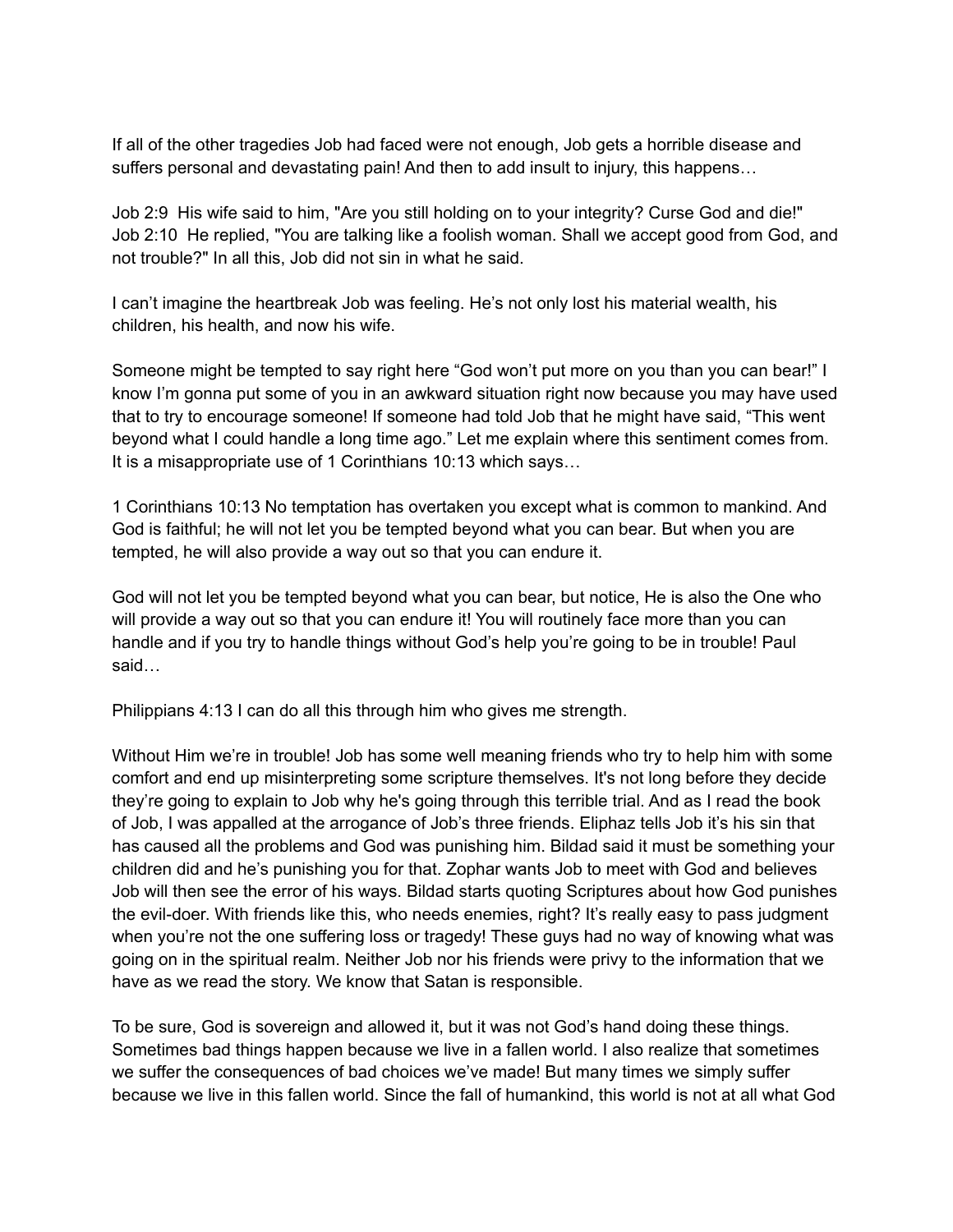had intended and in Job's case his problems were not due to some hideous personal sin. Oh, Job knew he wasn't perfect and admitted that, but he wasn't going to plead guilty to something he had not done like his so-called friends wanted him to do, and he wasn't going to curse God like his wife had suggested. Job didn't understand what was going on but he still had his integrity and he wasn't going to give that up for anyone! Job didn't know it yet, but his extraordinary God was going to use everything, including the bad things, for good and to give divine direction and hope to untold numbers of people in future generations. Job was going to leave an enduring legacy of integrity that would encourage the hurting and downtrodden for ages to come.

Although Job's friends were convinced his suffering was due to his own personal failures, Job is an example to all of us that, while we are all sinners, even those who are seeking to live lives of righteousness suffer. You see we all suffer things in this world that are due to the fall of humankind in the Garden of Eden! That's what I call big picture sin and we all are impacted by it! And, as I said, when we suffer, it's natural to ask questions. In fact many of the greatest leaders in the Bible asked honest questions. The church should be the safest place to ask your questions and voice your doubts, because God's love is here, and we've all had our questions. Job sure did…

### **Job's Honesty!**

Job didn't hide the way he felt. He was hurting and he questioned why God was allowing these things to happen to him. He was honest with God and felt like God had denied him justice. Listen...

Job 27:2 "As surely as God lives, who has denied me justice, the Almighty, who has made me taste bitterness of soul,

Job 27:3 as long as I have life within me, the breath of God in my nostrils,

Job 27:4 my lips will not speak wickedness, and my tongue will utter no deceit.

Job then issues this statement to his so-called friends...I love it!

Job 27:5 I will never admit you are in the right; till I die, I will not deny my integrity. Job 27:6 I will maintain my righteousness and never let go of it; my conscience will not reproach me as long as I live.

Job knew that God had the power to prevent what was happening to him and didn't understand why God was allowing these terrible things to happen to him, but he refused to let go of his desire to live in righteousness and faith in God! What a legacy! So Job is honest with God and asks some really tough questions. Now you've got to know this, when you ask God questions, you may or may not like the answers, and sometimes God answers with questions of His own to get us to think and to help us see. While God wasn't angry with Job, He did ask some hard questions for Job to consider.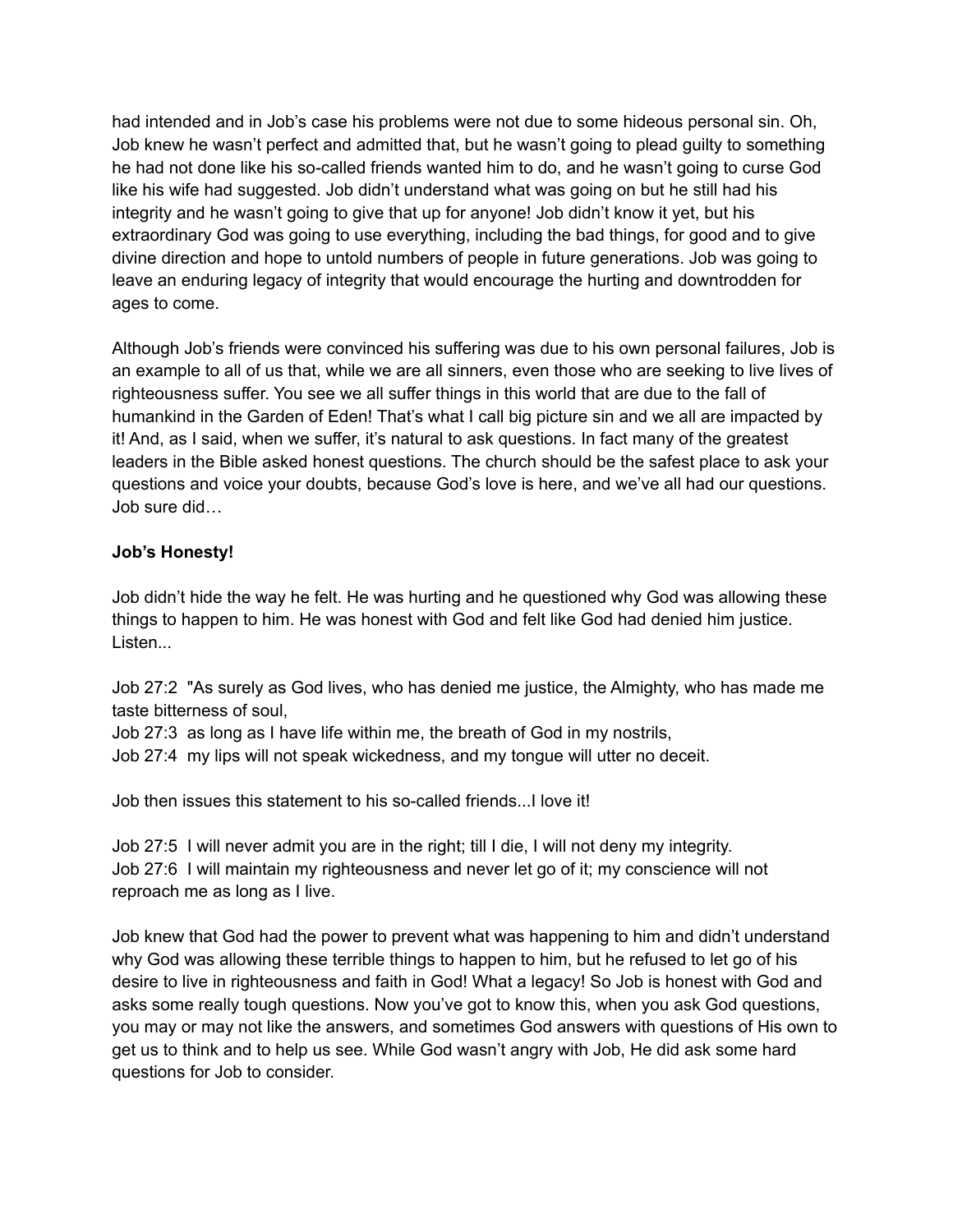### **God Speaks**

He asked Job three big questions...

1. Job 38:2 "Who is this that darkens my counsel with words without knowledge?" 2. Job 40:2 "Will the one who contends with the Almighty correct him? Let him who accuses God answer him!"

3. Job 40:8 "Would you discredit my justice? Would you condemn me to justify yourself?"

It's human nature to want to know why. It's human nature to want to know answers. It's human nature when we don't know the answer to try and provide one of our own. The problem with this is we don't have the knowledge God has or the perspective God has! Sometimes we may end up putting the blame on God for something He didn't do or we may misunderstand His purposes! And many times, we don't see how God is using all things to work together for our good. I love the way God put it in Isaiah 55…

Isaiah 55:8 "For my thoughts are not your thoughts, neither are your ways my ways," declares the LORD.

Isaiah 55:9 "As the heavens are higher than the earth, so are my ways higher than your ways and my thoughts than your thoughts.

I realize it's not an easy thing to put things in God's hands and simply trust Him especially when there's tragedy or sickness or financial or relational difficulties in your life. But we have to decide whether or not we're going to worry, fret, and spend all of our time trying to figure things out or whether or not we're going to trust the sovereignty, the wisdom and the gracious love God has for us in the midst of trying times. Jay preached a sermon years ago I'll never forget, "Bitter or Better!" You have to decide what your response will be. Job made his decision…

#### **Job's Response**

Job 42:1 Then Job replied to the LORD:

Job 42:2 "I know that you can do all things; no plan of yours can be thwarted.

Job 42:3 You asked, 'Who is this that obscures my counsel without knowledge?' Surely I spoke of things I did not understand, things too wonderful for me to know.

Job 42:4 "You said, 'Listen now, and I will speak; I will question you, and you shall answer me.'

Job 42:5 My ears had heard of you but now my eyes have seen you.

Job 42:6 Therefore I despise myself and repent in dust and ashes."

John Fischer, one of the pioneers in Contemporary Christian Music and a writer said this…

"Sometimes God answers us with questions-questions that leave us humbled, awed, speechless, weak, and believing-believing not because we've found the answer, but because we've seen God. It doesn't matter that we have more questions now than when we started. It